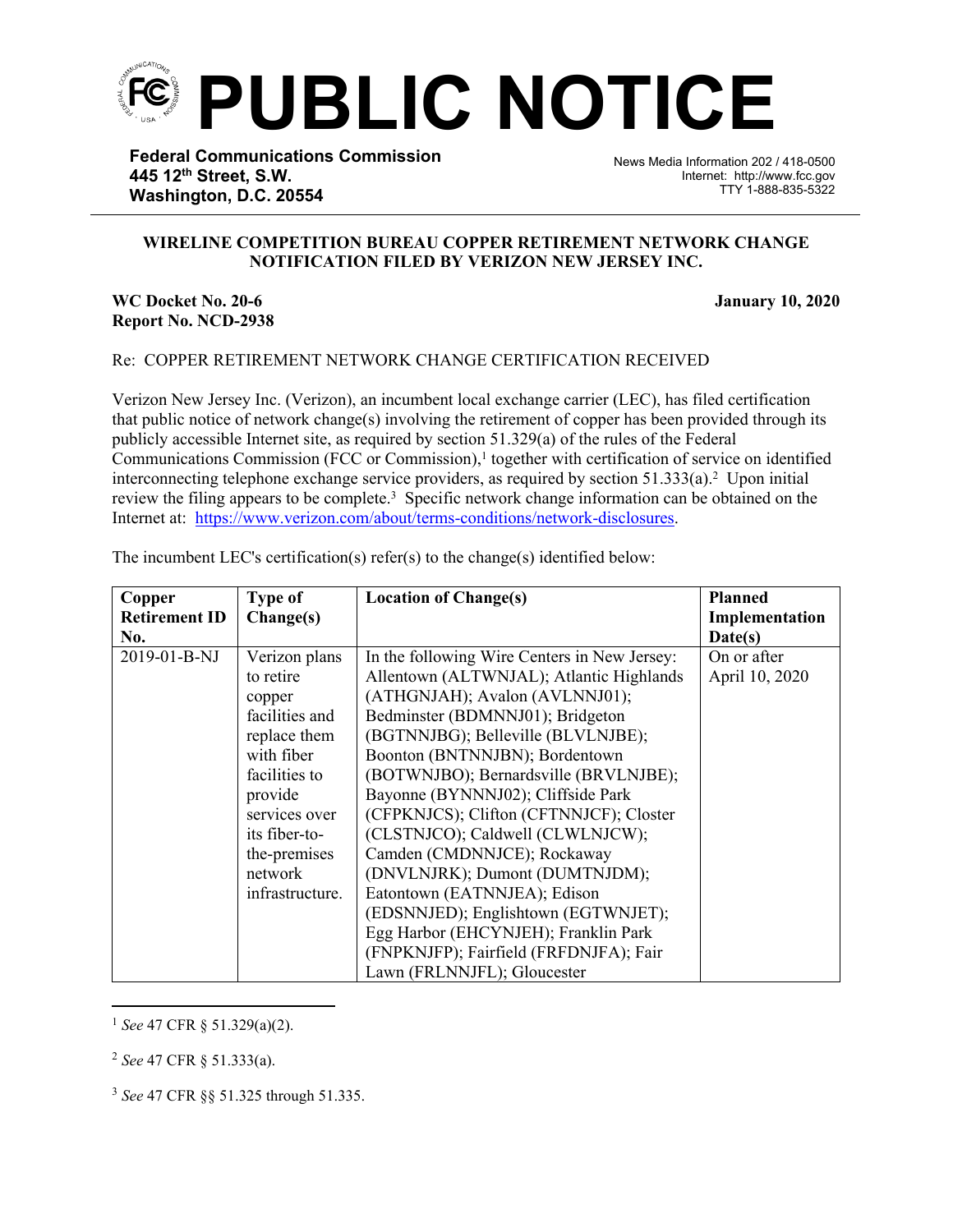|  | (GLCYNJGL); Hightstown (HITNNJHI);                |  |
|--|---------------------------------------------------|--|
|  | Westwood (HLDLNJWE); Haledon                      |  |
|  | (HLDNNJ01); Hammonton (HMTNNJHA);                 |  |
|  | Holmdel (HOLMNJHO); Hopewell                      |  |
|  | (HPWLNJHP); Jamesburg (JMBGNJJA);                 |  |
|  | Kearny (KRNYNJKN); Lakehurst                      |  |
|  | (LKHRNJ01); Lakewood (LKWDNJLK);                  |  |
|  | Little Falls (LTFLNJLF); Little Ferry             |  |
|  | (LTFYNJLF); Seaside Park (LVLTNJSP);              |  |
|  | Mercerville (MCVLNJMC); Madison                   |  |
|  | (MDSNNJMA); Middletown (MDTWNJMD);                |  |
|  | Millington (MGTNNJMI); Millburn                   |  |
|  | (MLBNNJMB); Mendham (MNHMNJMD);                   |  |
|  | Monmouth Junction (MNJTNJ01); Mount               |  |
|  | Holly (MTHLNJMH); North Bergen                    |  |
|  | (NBRGNJNB); New Egypt (NEGPNJ01);                 |  |
|  | Neptune (NPTUNJNT); Nutley (NTLYNJNU);            |  |
|  | Murray Hill (NWPVNJMH); Market Newark             |  |
|  | (NWRKNJ02); Ironbound (NWRKNJIR);                 |  |
|  | Oakland (OKLDNJ01); Penns Neck                    |  |
|  | (PNNKNJPN); Prospect Plains (PRPLNJPA);           |  |
|  | Princeton (PRTNNJPC); Pleasantville               |  |
|  | (PSVLNJPL); Paterson (PTSNNJAR); Ramsey           |  |
|  | (RMSYNJRM); Oradell (RVEDNJOR);                   |  |
|  | Summit (SMMTNJSM); South Orange                   |  |
|  | (SORGNJSO); Spring Lake (SPLKNJSL);               |  |
|  | Spotswood (SPWDNJSW); Succasunna                  |  |
|  | (SUCCNJSU); Trenton (TRENNJTE);                   |  |
|  | Unionville (UNINNJUV); Villas (VLLSNJ02);         |  |
|  | Van Hiseville (VNHSNJVH); White Horse             |  |
|  | (WHHRNJWH); Whippany (WHIPNJWH);                  |  |
|  | Williamstown (WLTWNJ02); West Orange              |  |
|  | (WORNNJWO); West Osbornville                      |  |
|  | (WOVLNJWO); Fort Dix (WRTWNJFD);                  |  |
|  | Westfield (WSFDNJWS); Wyckoff                     |  |
|  | (WYCKNJWK) & at facilities associated with        |  |
|  | the locations served by these wire centers listed |  |
|  | in Exhibit A to the notice under Copper           |  |
|  | Retirement ID No. 2019-01-B-NJ at                 |  |
|  | https://www.verizon.com/about/terms-              |  |
|  | conditions/network-disclosures.                   |  |

Incumbent LEC contact: Jennifer E. Pelzman Manager, Legal Support – Federal Regulatory and Legal Affairs Verizon 1300 I Street, N.W., Suite 500 East Washington, D.C. 20005 Phone: (202) 515-2463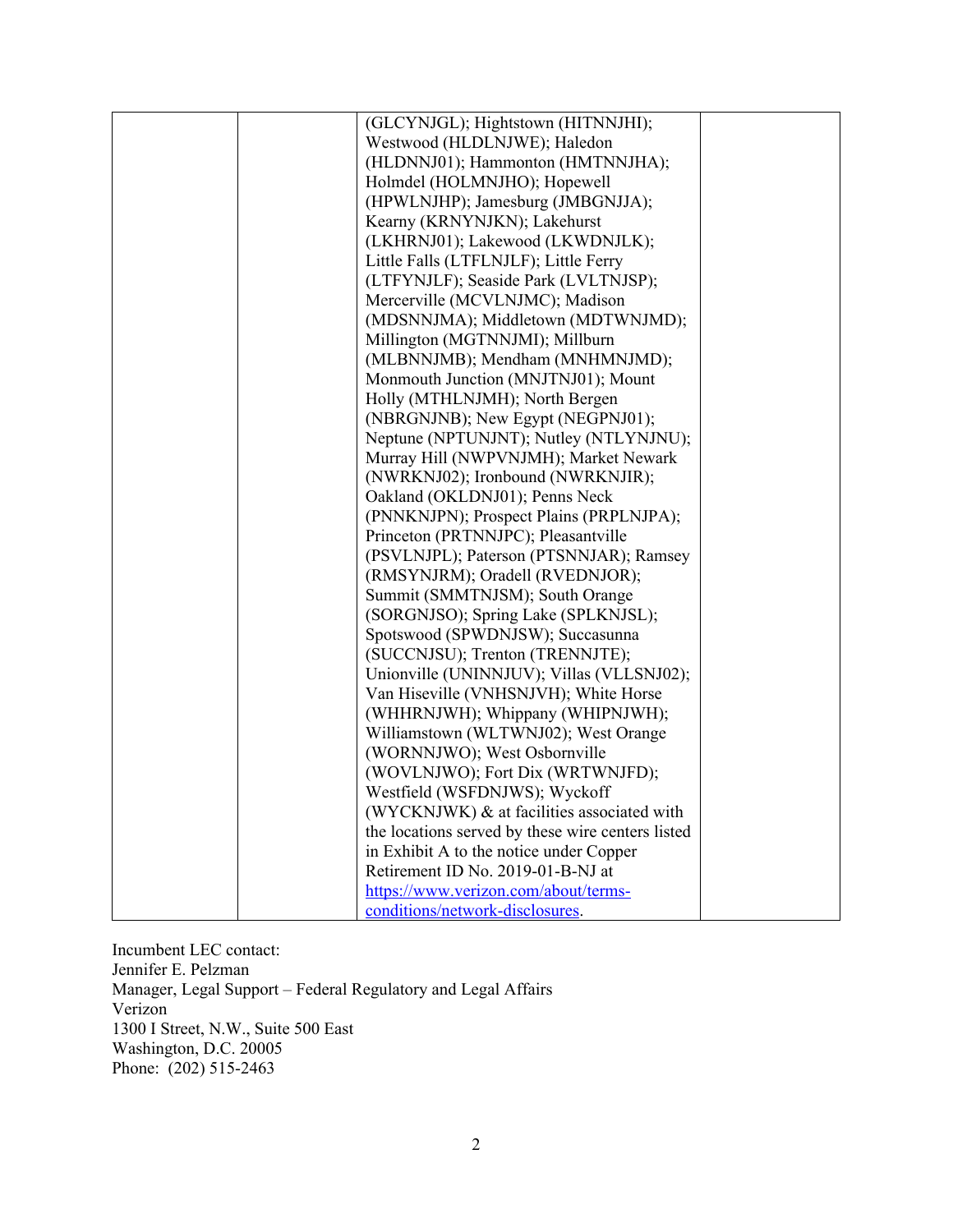An objection to an incumbent LEC's copper retirement notice may be filed by an information service provider or telecommunications service provider that directly interconnects with the incumbent LEC's network. Such objections must be filed with the Commission, and served on the incumbent LEC, no later than the ninth business day following the release of this Public Notice.<sup>4</sup> The effective implementation date(s) of network changes referenced in standard copper retirement notices are subject to the FCC public notice periods described under section  $51.333(b)(2)$ .<sup>5</sup> For purposes of computation of time when filing a petition for reconsideration, application for review, or petition for judicial review of the Commission's decision, the date of "public notice" shall be the later of 90 days after the release date of this Public Notice, or the release date of any further public notice or order announcing final action, as applicable. Should no petitions for reconsideration, applications for review, or petitions for judicial review be timely filed, the proceeding listed in this Public Notice shall be terminated, and the docket will be closed.

Information service providers and telecommunications service providers that directly interconnect with the incumbent LEC's network may file objections, and other interested parties may file comments, regarding this network change notice using the Internet by accessing the ECFS: [http://apps.fcc.gov/ecfs.](http://apps.fcc.gov/ecfs) Filers should follow the instructions provided on the Web site for submitting comments. Generally, only one copy of an electronic submission must be filed. In completing the transmittal screen, filers should include their full name, U.S. Postal Service mailing address, and the applicable docket number. Interested parties also may comment on this network change notice by sending an e-mail to [NetworkChange@fcc.gov.](mailto:NetworkChange@fcc.gov) The subject line of the e-mail must include the correct NCD Report Number or docket number in order for the comments to be considered in conjunction with this proceeding. All information submitted including names and addresses will be publicly available via the web.

Parties who choose to file paper copies must file an original and one copy of each filing. Such filings can be sent by hand or messenger delivery, by commercial overnight courier, or by first-class or overnight U.S. Postal Service mail. All filings must be addressed to the Commission's Secretary, Office of the Secretary, Federal Communications Commission. All hand-delivered or messenger-delivered paper filings for the Commission's Secretary must be delivered to FCC Headquarters at 445 12th Street, S.W., Room TW-A325, Washington, D.C. 20554. The filing hours are Monday through Friday, 8:00 a.m. to 7:00 p.m. All hand deliveries must be held together with rubber bands or fasteners. Any envelopes and boxes must be disposed of before entering the building. Commercial overnight mail (other than U.S. Postal Service Express Mail and Priority Mail) must be sent to 9050 Junction Drive, Annapolis Junction, MD 20701. U.S. Postal Service first-class, Express, and Priority mail must be addressed to 445 12th Street, S.W., Washington, D.C. 20554.

This proceeding is considered a "permit but disclose" proceeding for purposes of the Commission's ex parte rules.<sup>6</sup> Participants in this proceeding should familiarize themselves with the Commission's *ex parte* rules. Persons making *ex parte* presentations must file a copy of any written presentation or a memorandum summarizing any oral presentation within two business days after the presentation (unless a different deadline applicable to the Sunshine period applies). Persons making oral *ex parte* presentations are reminded that memoranda summarizing the presentation must (1) list all persons attending or

<sup>4</sup> *See* 47 CFR § 51.333(c).

<sup>5</sup> *See* 47 CFR § 51.333(b)(2). In the absence of filed objections, a notice of copper retirement usually will be deemed final on the 90th day after the release of the Commission's public notice of the filing pursuant to section 51.333(b)(2). However, notice of copper retirement involving facilities that are not being used to provision services to any customers, usually will be deemed final on the 15th day after the release of the Commission's public notice of the filing. *Id*.

<sup>6</sup> 47 CFR § 1.1200 *et seq*.